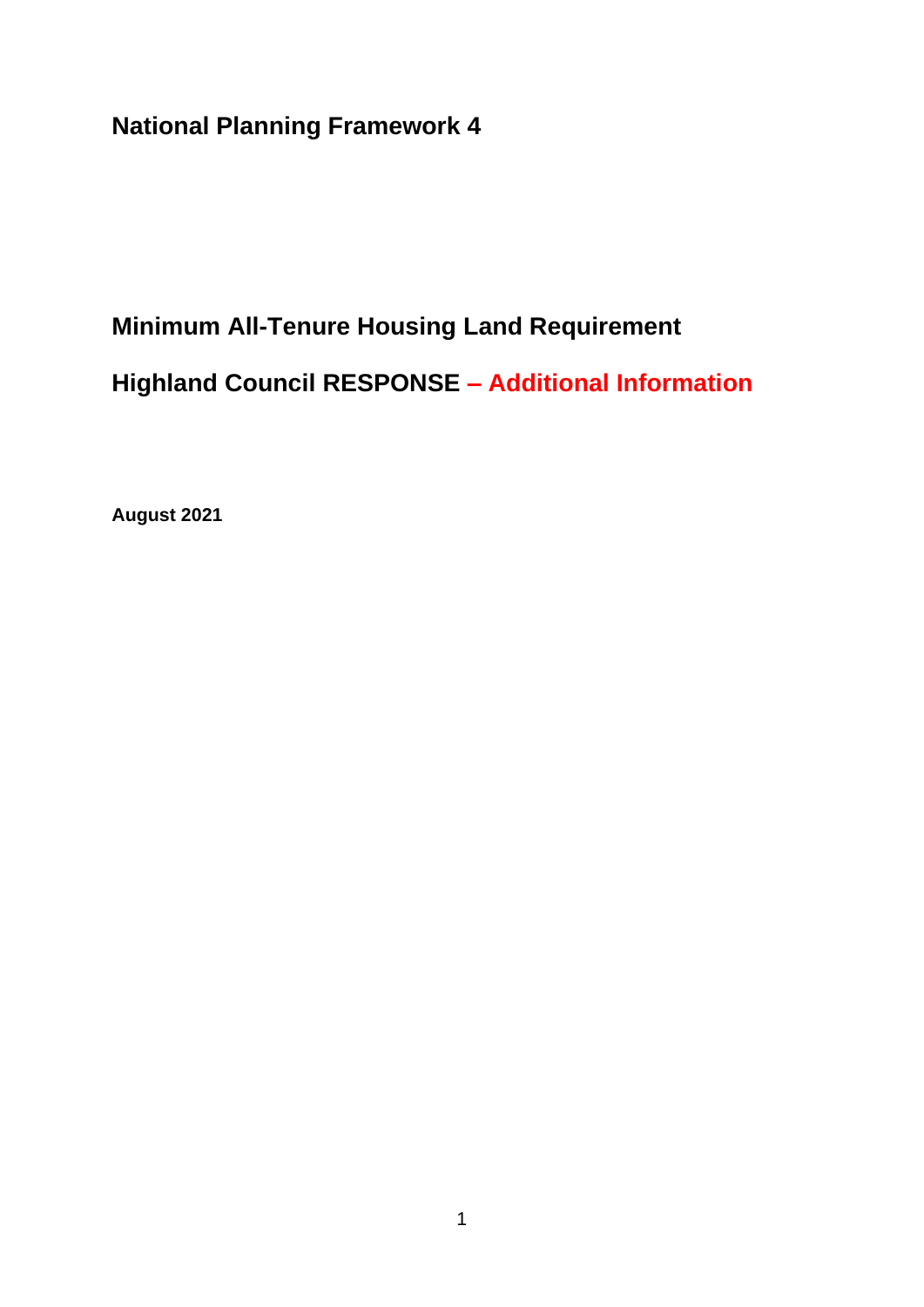## **1. Request for additional information**

#### **Background Information**

1.1 On  $18<sup>th</sup>$  August – representatives from Scottish Government met with officials from the Highland Council to discuss and clarify specific elements of our submission to this request for information.

1.2 Specifically, a request was made for additional information on the quoted **ineffective stock levels** (paragraphs 3.7 to 3.12 in the original submission) at sub council area and any wider information on the availability of this information.

1.3 A request was also made to **include the "in-year arising need" we described in para 2.11 and Annex 2. into the household project**ions used in the calculation spreadsheet.

1.4 The final request made was to attempt to **incorporate all calculations in the supplied spreadsheet** – giving the calculated output in tab [STEP 14 – FINAL] rather than the alternative approach we described in para. 4.6 in that submission

## **2. Additional Information on Ineffective Stock**

2.1 The biggest component of our ineffective stock calculation is taken from the existing analysis and return made each year to NRS - Household Estimates and Projections Branch. This is created using council tax registered properties and relevant discounts applied to them. This allows identification of "Second Homes", "Long Term Empty" Homes and "Exempt - Unoccupied Homes" and can be measured as a proportion of the total council tax registered stock. Aggregating these categories returned a Highland Council area total of 6.9% of all council tax registered stock from the September 2020 snapshot.

2.2 Across the 10 Housing Market Areas (HMAs), the proportion varies considerably from 4.0% in Inverness HMA (with Long Term empty being the largest category) to 14.6% in Ross and Cromarty West (with nearly 9% registered as "second homes"). 10% of Badenoch and Strathspey Council Tax registered properties are "second homes". More detail of the breakdown of these properties not in use as residential stock is included in the Table 1. Below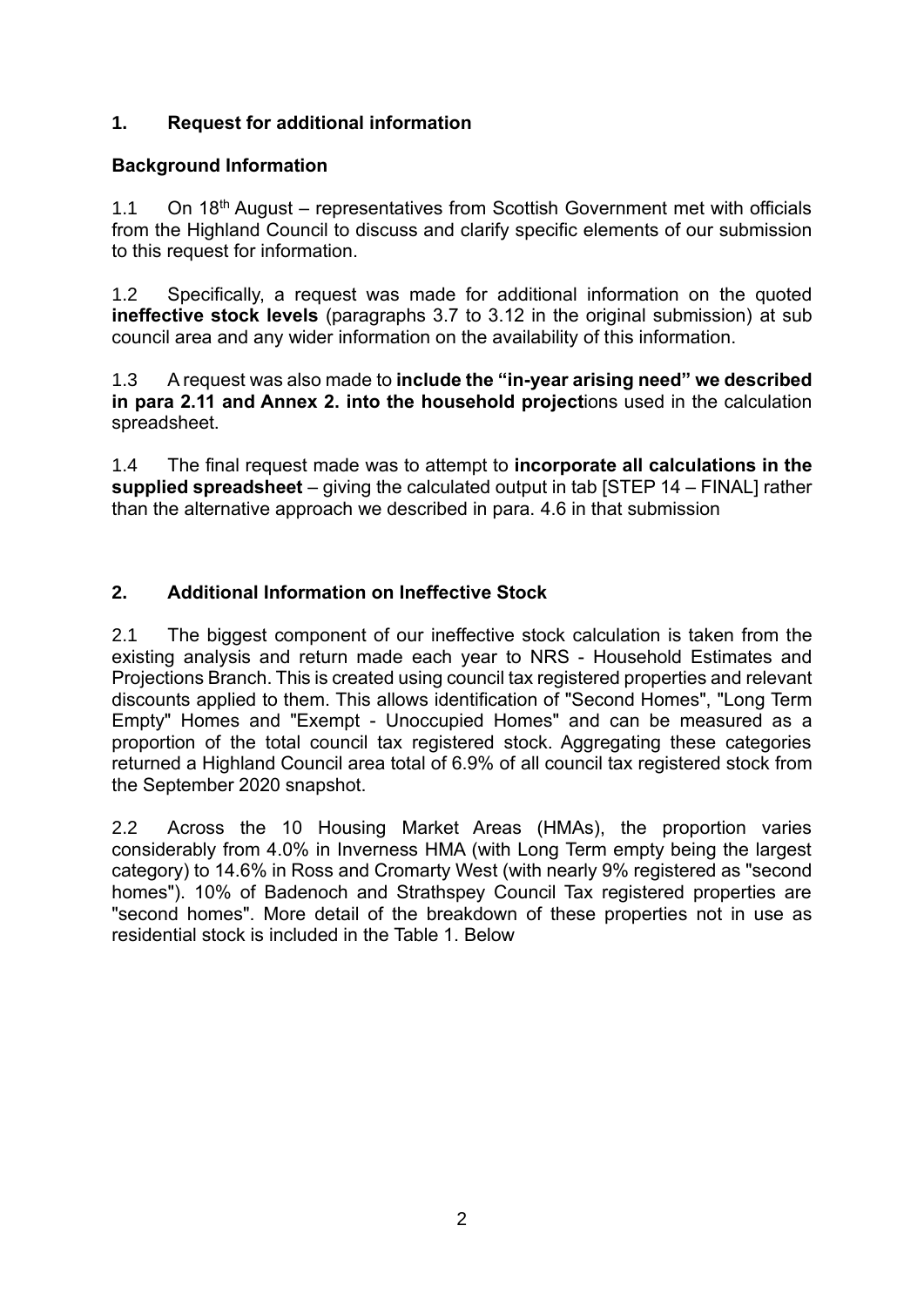|                                |               |                  |              |       | Total              |              |              |              |              | <b>Total</b>       |
|--------------------------------|---------------|------------------|--------------|-------|--------------------|--------------|--------------|--------------|--------------|--------------------|
|                                |               |                  |              |       | <b>Residential</b> |              |              | Long         |              | <b>Residential</b> |
|                                | <b>Exempt</b> | <b>Long Term</b> | Second       | Grand | <b>Dwellings</b>   | Pecentage    | Exempt       | Term         | Second       | <b>Dwellings</b>   |
| <b>HMA</b>                     | <b>Unnoc</b>  | <b>Empty</b>     | <b>Homes</b> | Total | <b>Points</b>      | Inneffective | <b>Unnoc</b> | <b>Empty</b> | <b>Homes</b> | <b>Points</b>      |
| <b>Badenoch and Strathspey</b> | 100           | 193              | 743          | 1036  | 7452               | 13.9%        | 1.3%         | 2.6%         | 10.0%        | 7452               |
| <b>Caithness</b>               | 452           | 352              | 189          | 993   | 13297              | 7.5%         | 3.4%         | 2.6%         | 1.4%         | 13297              |
| <b>East Ross</b>               | 137           | 185              | 118          | 440   | 10581              | 4.2%         | 1.3%         | 1.7%         | 1.1%         | 10581              |
| <b>Inverness</b>               | 497           | 659              | 441          | 1597  | 39580              | 4.0%         | 1.3%         | 1.7%         | 1.1%         | 39580              |
| Lochaber                       | 127           | 223              | 449          | 799   | 10349              | 7.7%         | 1.2%         | 2.2%         | 4.3%         | 10349              |
| <b>Mid Ross</b>                | 165           | 207              | 101          | 473   | 11188              | 4.2%         | 1.5%         | 1.9%         | 0.9%         | 11188              |
| <b>Nairn</b>                   | 72            | 94               | 117          | 283   | 6305               | 4.5%         | 1.1%         | 1.5%         | 1.9%         | 6305               |
| Ross and Cromarty West         | 101           | 210              | 486          | 797   | 5444               | 14.6%        | 1.9%         | 3.9%         | 8.9%         | 5444               |
| Skye and Lochalsh              | 111           | 190              | 531          | 832   | 7458               | 11.2%        | 1.5%         | 2.5%         | 7.1%         | 7458               |
| Sutherland                     | 186           | 282              | 614          | 1082  | 8264               | 13.1%        | 2.3%         | 3.4%         | 7.4%         | 8264               |
| <b>Grand Total</b>             | 1948          | 2595             | 3789         | 8332  | 119918             | 6.9%         | 1.6%         | 2.2%         | 3.2%         | 119918             |

**Table 1. Council Tax data at Sept 2020 (Source: Highland Council)**

2.3 **Further additional ineffective stock.** We have strong evidence and examples of housing built initially as residential dwellings moving into categories NOT becoming council tax registered properties. Some initially residential properties appear on the Non-Domestic Rateable (NDR) list – often typically classified as "Self-Catering Property" (or similar) by the Assessor in this list. Proportions vary in different HMAs with higher numbers in popular holidaying areas such as Badenoch and Strathspey and Ross and Cromarty West.

2.4 There is a total in the Highland Council area of almost 5000 properties falling in these categories. It is recognised that many of these were not built as residential stock and never were considered to be part of that land supply however quite a number of these are within housing estates expected to provide residential stock. In addition, we have found that some properties listed on short-term letting sites actually appear on the Council Tax list (these are not included in the "ineffective categories" returned for the NRS annual return described above) and are therefore further additions to the properties not available as effective residential housing.

2.5 There continues in Highland Council area to be significant pressure in some areas for short-term letting properties from stock built on Housing Land. Using the NDR data and selecting those records classed as Bothy/Timeshare/Self-Catering Unit etc. a proportion of these could become or could have been built as residential properties. Our estimate is around 50% of these properties which, added to the council tax derived data creates a total proportion of 8.9% of all stock across Highland Council area being unavailable (ineffective Council tax and NDR stock).

2.6 The original submission para 3.10 sets out why we consider this should be included as part of the overall Minimum Housing Land Requirement figure, to ensure the additional housing AND the component of ineffective stock which will also be delivered can be accommodated. This would compensate for the additional proportion of stock required to be built that will not become available for residential use.

2.7 We propose that this uplift should **only be applied to the stock delivery for "private rental" and "owner occupier" tenure**s - not to "affordable tenures" as these tenures of residential property are not typically found to be "ineffective stock" counts used in our methodology.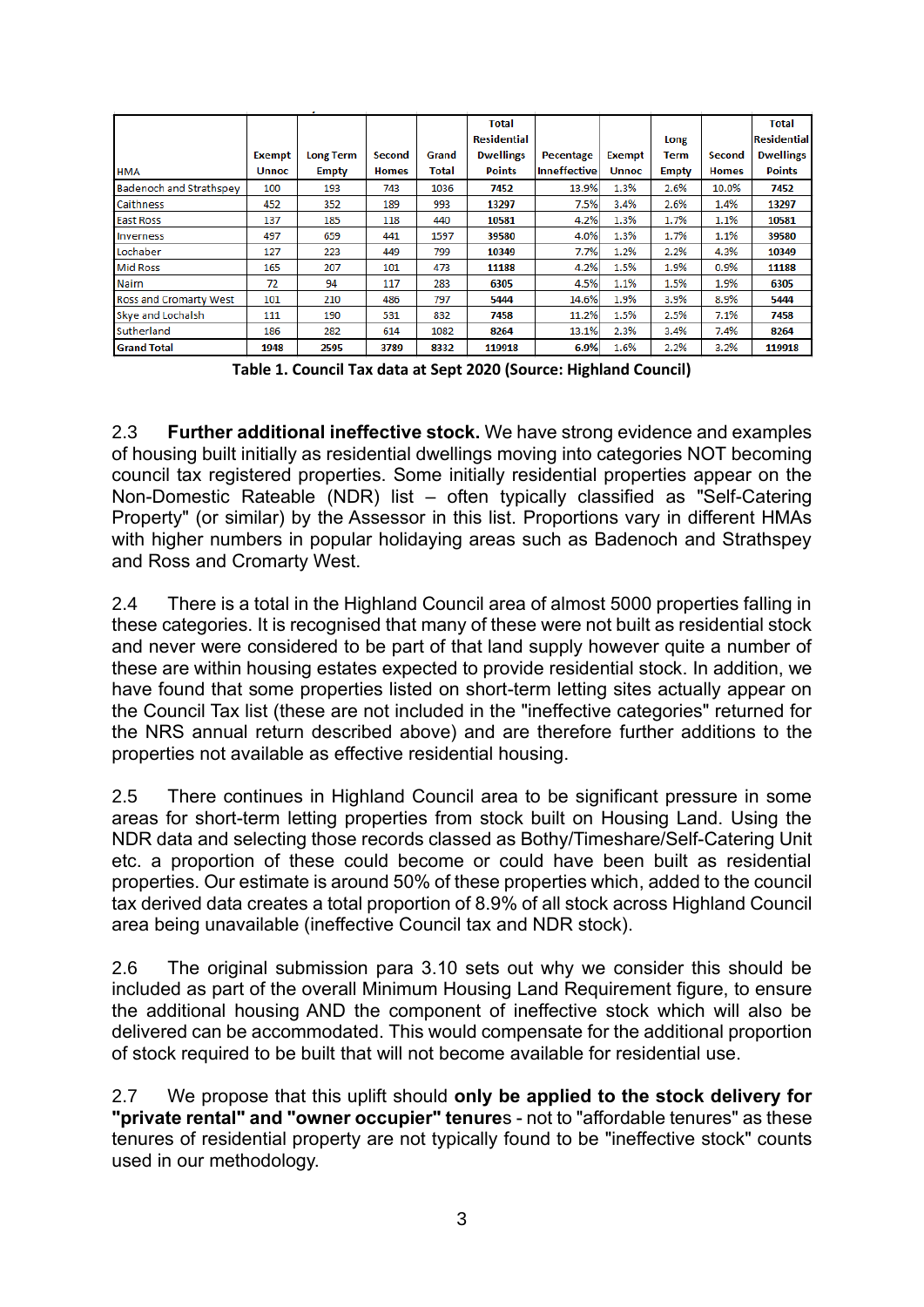2.8 Attempts to incorporate this adjustment into the spreadsheet methodology have not been successful, and therefore, as discussed in the meeting, it may be more appropriate to incorporate this adjustment after the overall calculation in Step 14 of the spreadsheet.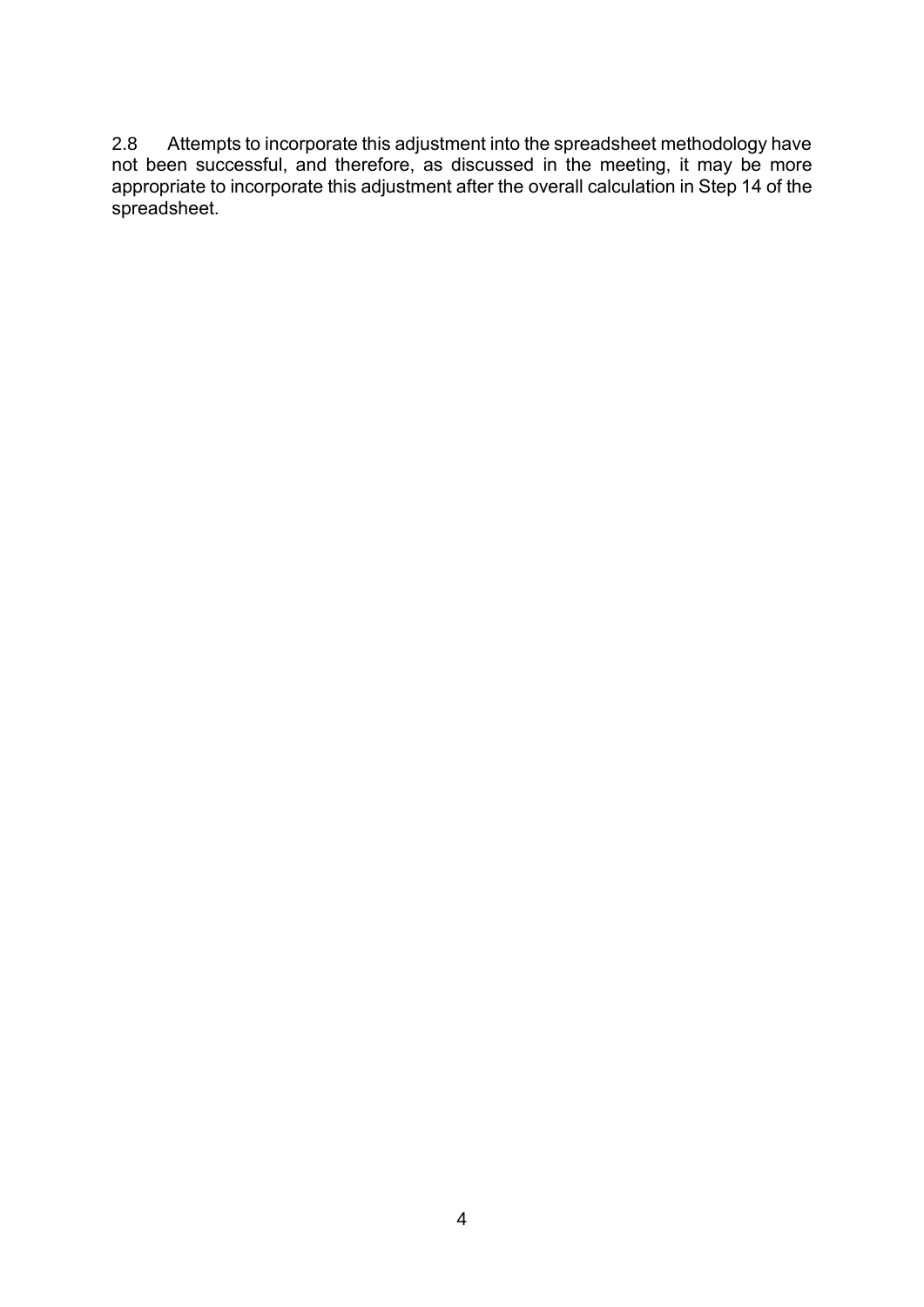#### **3. Ineffective Stock - why is only Highland commenting upon this issue?**

3.1 Each September - Household Estimates and Projections Branch, Demographic Statistics team at NRS request a breakdown from each Local Authority in Scotland for neighbourhood level information on occupied and vacant dwellings from Council Tax systems. This request typically appears to go to Council Finance teams who return at postcode level - counts of properties in the categories seen in the table above in each postcode area.

3.2 At Highland Council this request comes to the research team in Development Plans who also carries out the housing analysis meaning awareness and a clear understanding of the easy availability of this information (covering the distribution and classification of ineffective stock counts) is available.

3.3 The aggregated totals by Datazone (latest Sept 2020) are available here:

[https://www.nrscotland.gov.uk/statistics-and-data/statistics/statistics-by](https://www.nrscotland.gov.uk/statistics-and-data/statistics/statistics-by-theme/households/household-estimates/small-area-statistics-on-households-and-dwellings)[theme/households/household-estimates/small-area-statistics-on-households](https://www.nrscotland.gov.uk/statistics-and-data/statistics/statistics-by-theme/households/household-estimates/small-area-statistics-on-households-and-dwellings)[and-dwellings](https://www.nrscotland.gov.uk/statistics-and-data/statistics/statistics-by-theme/households/household-estimates/small-area-statistics-on-households-and-dwellings)

3.4 Data available here at Local Authority level is summarised in Table 2. below (red text indicates figures or proportions HIGHER than those in Highland Council Area:)

| <b>Local Authority Area</b>  | <b>Exempt</b><br><b>Unnoc</b> | Long<br><b>Term</b><br><b>Empty</b> | <b>Second</b><br><b>Homes</b> | Grand<br><b>Total</b> | <b>Total</b><br><b>Properties</b> | Percentage<br><b>Ineffective</b> | <b>Exempt</b><br><b>Unnoc</b> | <b>Long Term</b><br><b>Empty</b> | <b>Second</b><br><b>Homes</b> | <b>Total</b><br><b>Properties</b> |
|------------------------------|-------------------------------|-------------------------------------|-------------------------------|-----------------------|-----------------------------------|----------------------------------|-------------------------------|----------------------------------|-------------------------------|-----------------------------------|
| <b>Aberdeen City</b>         | 2186                          | 4535                                | 850                           | 7571                  | 120981                            | 6.3%                             | 1.8%                          | 3.7%                             | 0.7%                          | 120981                            |
| Aberdeenshire                | 2491                          | 3207                                | 1193                          | 6891                  | 119833                            | 5.8%                             | 2.1%                          | 2.7%                             | 1.0%                          | 119833                            |
| Angus                        | 1214                          | 1498                                | 430                           | 3142                  | 57205                             | 5.5%                             | 2.1%                          | 2.6%                             | 0.8%                          | 57205                             |
| <b>Argyll and Bute</b>       | 928                           | 1313                                | 3123                          | 5364                  | 48176                             | 11.1%                            | 1.9%                          | 2.7%                             | 6.5%                          | 48176                             |
| City of Edinburgh            | 3127                          | 7153                                | 1745                          | 12025                 | 254860                            | 4.7%                             | 1.2%                          | 2.8%                             | 0.7%                          | 254860                            |
| Clackmannanshire             | 335                           | 201                                 | 44                            | 580                   | 24854                             | 2.3%                             | 1.3%                          | 0.8%                             | 0.2%                          | 24854                             |
| <b>Dumfries and Galloway</b> | 1358                          | 1909                                | 1394                          | 4661                  | 75297                             | 6.2%                             | 1.8%                          | 2.5%                             | 1.9%                          | 75297                             |
| <b>Dundee City</b>           | 1656                          | 1418                                | 542                           | 3616                  | 75023                             | 4.8%                             | 2.2%                          | 1.9%                             | 0.7%                          | 75023                             |
| <b>East Ayrshire</b>         | 1218                          | 838                                 | 136                           | 2192                  | 58814                             | 3.7%                             | 2.1%                          | 1.4%                             | 0.2%                          | 58814                             |
| <b>East Dunbartonshire</b>   | 508                           | 136                                 | 71                            | 715                   | 47288                             | 1.5%                             | 1.1%                          | 0.3%                             | 0.2%                          | 47288                             |
| East Lothian                 | 551                           | 488                                 | 500                           | 1539                  | 49633                             | 3.1%                             | 1.1%                          | 1.0%                             | 1.0%                          | 49633                             |
| <b>East Renfrewshire</b>     | 420                           | 170                                 | 72                            | 662                   | 39468                             | 1.7%                             | 1.1%                          | 0.4%                             | 0.2%                          | 39468                             |
| <b>Falkirk</b>               | 962                           | 875                                 | 91                            | 1928                  | 75595                             | 2.6%                             | 1.3%                          | 1.2%                             | 0.1%                          | 75595                             |
| Fife                         | 3167                          | 2969                                | 2397                          | 8533                  | 179237                            | 4.8%                             | 1.8%                          | 1.7%                             | 1.3%                          | 179237                            |
| <b>Glasgow City</b>          | 3888                          | 3536                                | 570                           | 7994                  | 317333                            | 2.5%                             | 1.2%                          | 1.1%                             | 0.2%                          | 317333                            |
| <b>Highland</b>              | 1948                          | 2593                                | 3785                          | 8326                  | 119888                            | 6.9%                             | 1.6%                          | 2.2%                             | 3.2%                          | 119888                            |
| Inverclyde                   | 1237                          | 653                                 | 133                           | 2023                  | 39091                             | 5.2%                             | 3.2%                          | 1.7%                             | 0.3%                          | 39091                             |
| Midlothian                   | 448                           | 386                                 | 50                            | 884                   | 41633                             | 2.1%                             | 1.1%                          | 0.9%                             | 0.1%                          | 41633                             |
| Moray                        | 855                           | 1009                                | 787                           | 2651                  | 45835                             | 5.8%                             | 1.9%                          | 2.2%                             | 1.7%                          | 45835                             |
| Na h-Eileanan Siar           | 563                           | 629                                 | 788                           | 1980                  | 14770                             | 13.4%                            | 3.8%                          | 4.3%                             | 5.3%                          | 14770                             |
| <b>North Avrshire</b>        | 1185                          | 1162                                | 1539                          | 3886                  | 68826                             | 5.6%                             | 1.7%                          | 1.7%                             | 2.2%                          | 68826                             |
| North Lanarkshire            | 2482                          | 1787                                | 78                            | 4347                  | 157498                            | 2.8%                             | 1.6%                          | 1.1%                             | 0.0%                          | 157498                            |
| <b>Orkney Islands</b>        | 440                           | 200                                 | 484                           | 1124                  | 11385                             | 9.9%                             | 3.9%                          | 1.8%                             | 4.3%                          | 11385                             |
| <b>Perth and Kinross</b>     | 1295                          | 1653                                | 1170                          | 4118                  | 73774                             | 5.6%                             | 1.8%                          | 2.2%                             | 1.6%                          | 73774                             |
| Renfrewshire                 | 1630                          | 719                                 | 164                           | 2513                  | 88623                             | 2.8%                             | 1.8%                          | 0.8%                             | 0.2%                          | 88623                             |
| <b>Scottish Borders</b>      | 1285                          | 1614                                | 981                           | 3880                  | 58814                             | 6.6%                             | 2.2%                          | 2.7%                             | 1.7%                          | 58814                             |
| <b>Shetland Islands</b>      | 208                           | 592                                 | 173                           | 973                   | 11374                             | 8.6%                             | 1.8%                          | 5.2%                             | 1.5%                          | 11374                             |
| South Ayrshire               | 893                           | 928                                 | 490                           | 2311                  | 55790                             | 4.1%                             | 1.6%                          | 1.7%                             | 0.9%                          | 55790                             |
| South Lanarkshire            | 2279                          | 1552                                | 206                           | 4037                  | 153876                            | 2.6%                             | 1.5%                          | 1.0%                             | 0.1%                          | 153876                            |
| <b>Stirling</b>              | 784                           | 605                                 | 337                           | 1726                  | 41948                             | 4.1%                             | 1.9%                          | 1.4%                             | 0.8%                          | 41948                             |
| <b>West Dunbartonshire</b>   | 608                           | 434                                 | 48                            | 1090                  | 45114                             | 2.4%                             | 1.3%                          | 1.0%                             | 0.1%                          | 45114                             |
| West Lothian                 | 952                           | 630                                 | 86                            | 1668                  | 81685                             | 2.0%                             | 1.2%                          | 0.8%                             | 0.1%                          | 81685                             |
| <b>Grand Total</b>           | 43101                         | 47392                               | 24457                         | 114950                | 2653521                           | 4.3%                             | 1.6%                          | 1.8%                             | 0.9%                          | 2653521                           |

**Table 2. Scotland Wide Ineffective Stock (from Council Tax data) Sept 2020**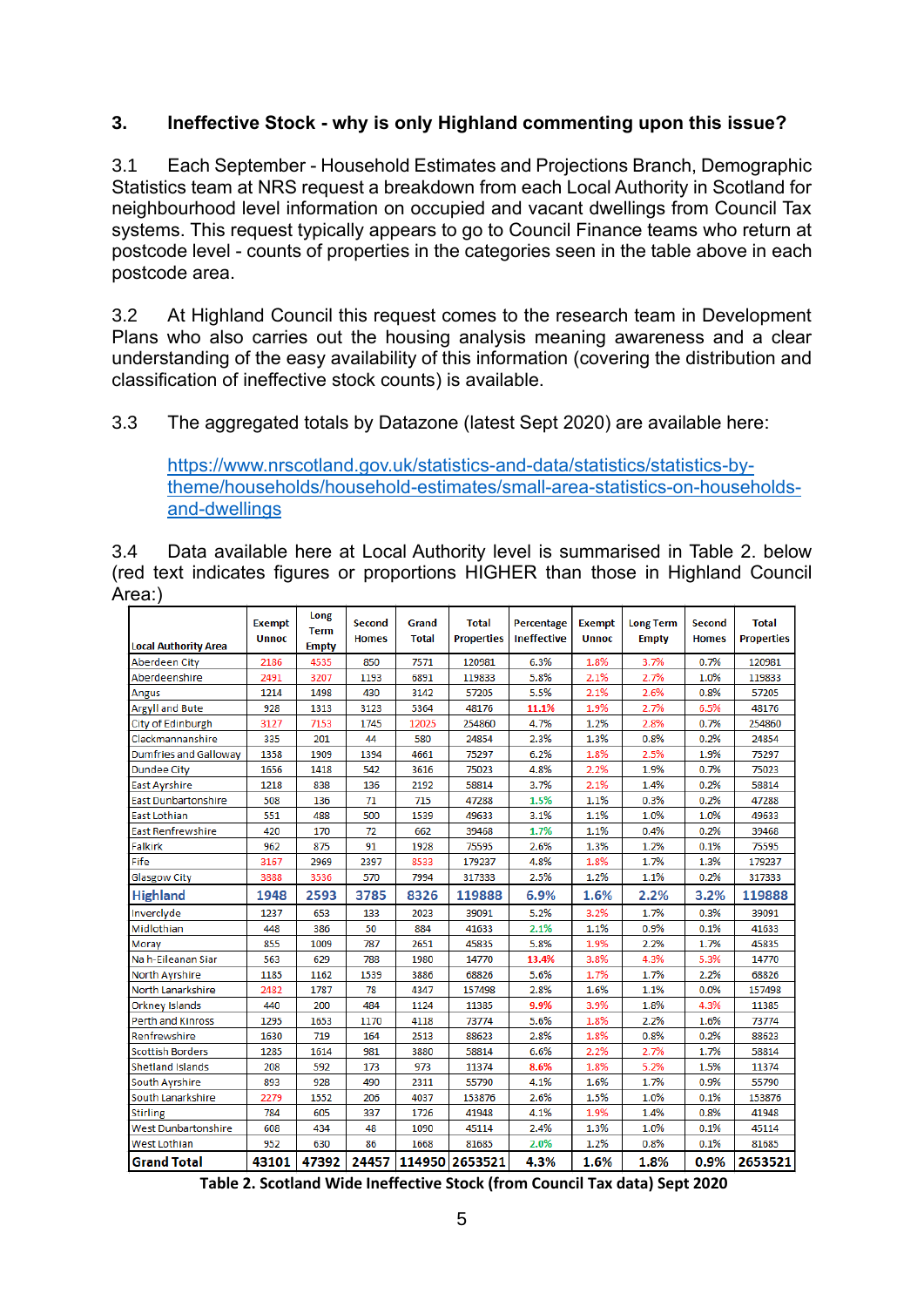3.5 From this data we can see that 4 local authorities have higher ineffective stock counts than in Highland Council area however the makeup of these counts differs quite considerably from that in the Highland Council totals.

3.6 In Argyll and Bute, 6.5% of Council Tax stock is registered as a "Second Home" (although the total number of dwellings at 3142 is much lower than the 3785 registered in Highland Council area).

3.7 In addition, only Fife with 2397 has more than half the number of "Second Homes" found in the Highland Council area.

3.8 Orkney and Na h-Eileanan Siar along with Inverclyde both have high proportions of "Exempt Unoccupied" properties. Long Term empty properties are a higher in proportion than Highland in Shetland Island Council area, Na h-Eileanan Siar and a number of other authority areas (perhaps oil industry downturn connected - other in the more rural areas).

3.9 As described above, this analysis only applies to records **on the Council Tax** list at each authority. It seems reasonable to assume that, as in Highland Council area, there are in addition to the above, numbers of short-term letting properties which appear on the Non-Domestic Rateable (NDR) lists of each of these authorities which would have been built as residential dwellings but never became part of the effective stock. Other authorities where pressures for such accommodation exist may be able to extract information from their Assessor on properties taken out of "effective stock" and used as "Self-catering accommodation" and similar classifications.

#### **4. Request to incorporate "in-year additional need" in the Household Projections and use the standard supplied spreadsheet**

4.1 We were asked to consider including this identified additional need (described in detail in Annex 2 of the original submission) that is over and above the population projection derived High Migration projection into the tool supplied. Previously we carried out our own modified approach described in Tables 7 and 8 in Annex A of our original submission.

4.2 By adding the additional 194 per year (Highland Council area wide) to the High Migration based Household Projections in STEP 1, we have created a further version of the spreadsheet attached to this submission **[UPDATED\_V2\_chma-planningreview-initial-default-minimum-all-tenure-housing-land-requirement-excelcalculator\_HIGH\_MIG.xlsx].**

4.3 For the Cairngorm National Park Area - the "in-year additional need" has been calculated as 14 per year for the Highland HMA of the Cairngorm National Park - (see Supporting Paper Annex 2. - "In year arising need" Appendix C. from our original submission).

4.4 Using these inputs, the following table summarises the results from [Step 14 – FINAL] in the UPDATED V2 spreadsheet submission attached.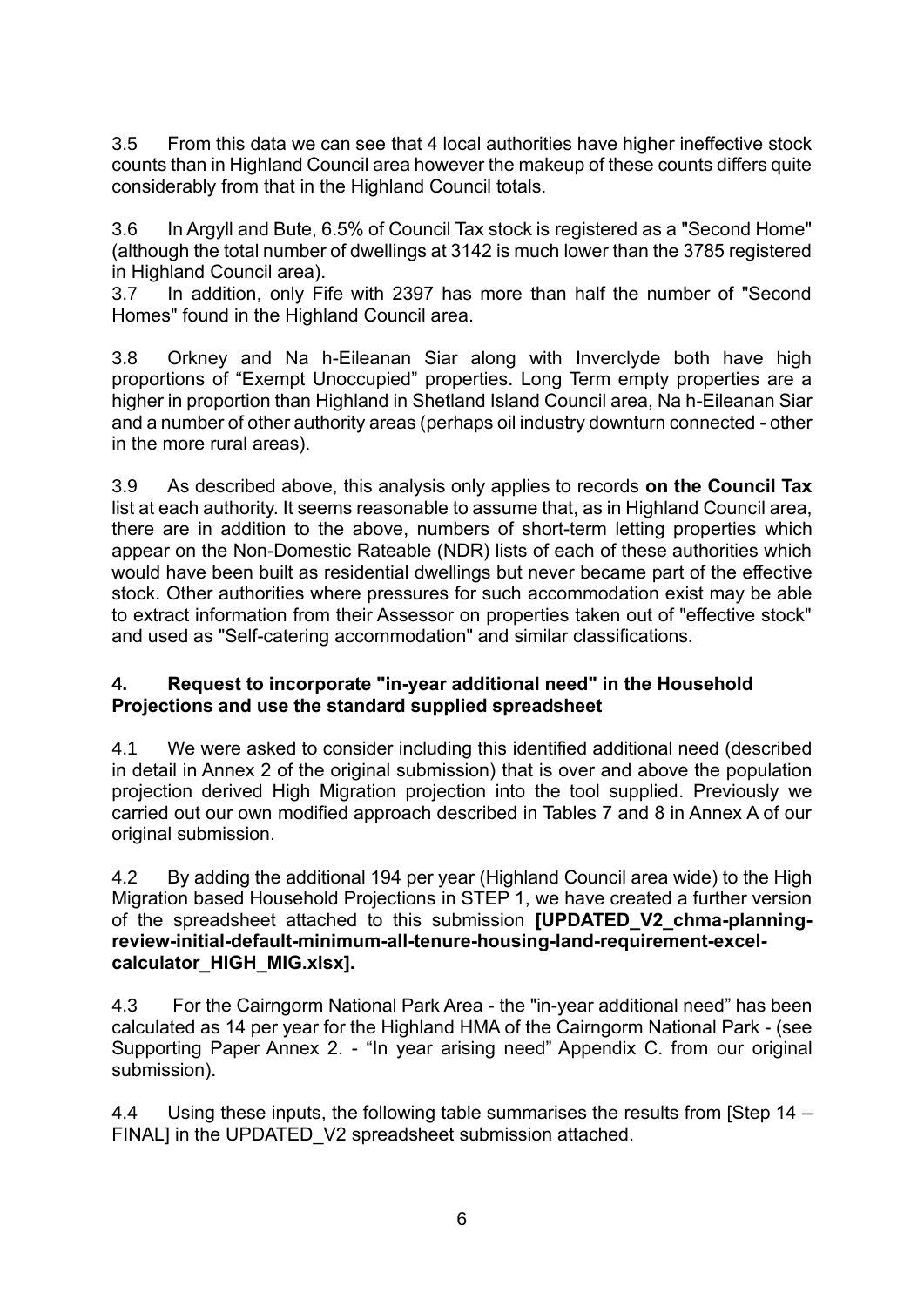| Area - Highland<br><b>Council Area</b><br><b>Excluding</b><br><b>Cairngorm National</b><br>Park - Highland<br><b>HMA</b> | NPF4-<br><b>Minimum All</b><br><b>Tenure Housing</b><br>Land<br>Requirement | NPF4-<br><b>Minimum All</b><br><b>Tenure Housing</b><br>Land<br>Requirement | <b>NPF4 - Minimum</b><br><b>All Tenure</b><br><b>Housing Land</b><br>Requirement | <b>NPF4 - Minimum</b><br><b>All Tenure</b><br><b>Housing Land</b><br>Requirement |  |
|--------------------------------------------------------------------------------------------------------------------------|-----------------------------------------------------------------------------|-----------------------------------------------------------------------------|----------------------------------------------------------------------------------|----------------------------------------------------------------------------------|--|
|                                                                                                                          | <b>10 Years Totals</b>                                                      | <b>10 Years Totals</b>                                                      | <b>10 Years Totals</b>                                                           | <b>10 Years Totals</b>                                                           |  |
|                                                                                                                          | <b>Existing</b><br><b>Housing Need</b>                                      | <b>Newly Forming</b><br><b>Households</b>                                   | <b>Flexibility</b><br><b>Allowance (25%</b><br>urban, 30% Rural)                 | <b>Minimum All</b><br><b>Tenure Housing</b><br><b>Land Requirement</b>           |  |
| <b>Highland (ORIGINAL</b><br>Supplied by SG -<br>Principal Projection<br>based)                                          | 700                                                                         | 2,650                                                                       | 1,000                                                                            | 4,350                                                                            |  |
| <b>Highland (High</b><br><b>Migration</b><br><b>Projection) First</b><br><b>Submission</b>                               | 2,100                                                                       | 3,350                                                                       | 1,650                                                                            | 7,100                                                                            |  |
| <b>Highland (High</b><br><b>Migration Projection</b><br>based incorporating<br>"in-year additional<br>need")             | 2,100                                                                       | 5,200                                                                       | 2,200                                                                            | 9,500                                                                            |  |

**Table 3. Comparison of original supplied figures, First Submission calculations and Updated Submission.**

4.5 This figure of 9500 compares with the total House Completions delivered (Highland Council completion and Temp Occupation certificates issued) of 9460 over the 10-year period 2010 to 2020.

4.6 NOTE: The ineffective stock component has NOT been applied to these figures to avoid amending the supplied formulae in the spreadsheet as requested.

4.7 If we apply the 8.9% uplift across the Highland Council area – we would propose only uplifting the "Arising Need" element as this is expected to be delivered for private rental and purchase. This would result in:

- 5200-1800 (10-year total for Highland Council Area minus Cairngorm National Park Highland HMA in year need) =3400 ("Arising Need" element)
- $\bullet$  3400\*0.089=302.6
- Rounded to nearest 50 (as in the methodology used in Step 14 FINAL) this results in an additional 300 to add to the 9500 calculated in Step 14 – FINAL gives a total figure of 9800 over 10 years for the Highland Council Area

#### **Mike Atkinson**

Research Officer – Infrastructure, Environment and Economy